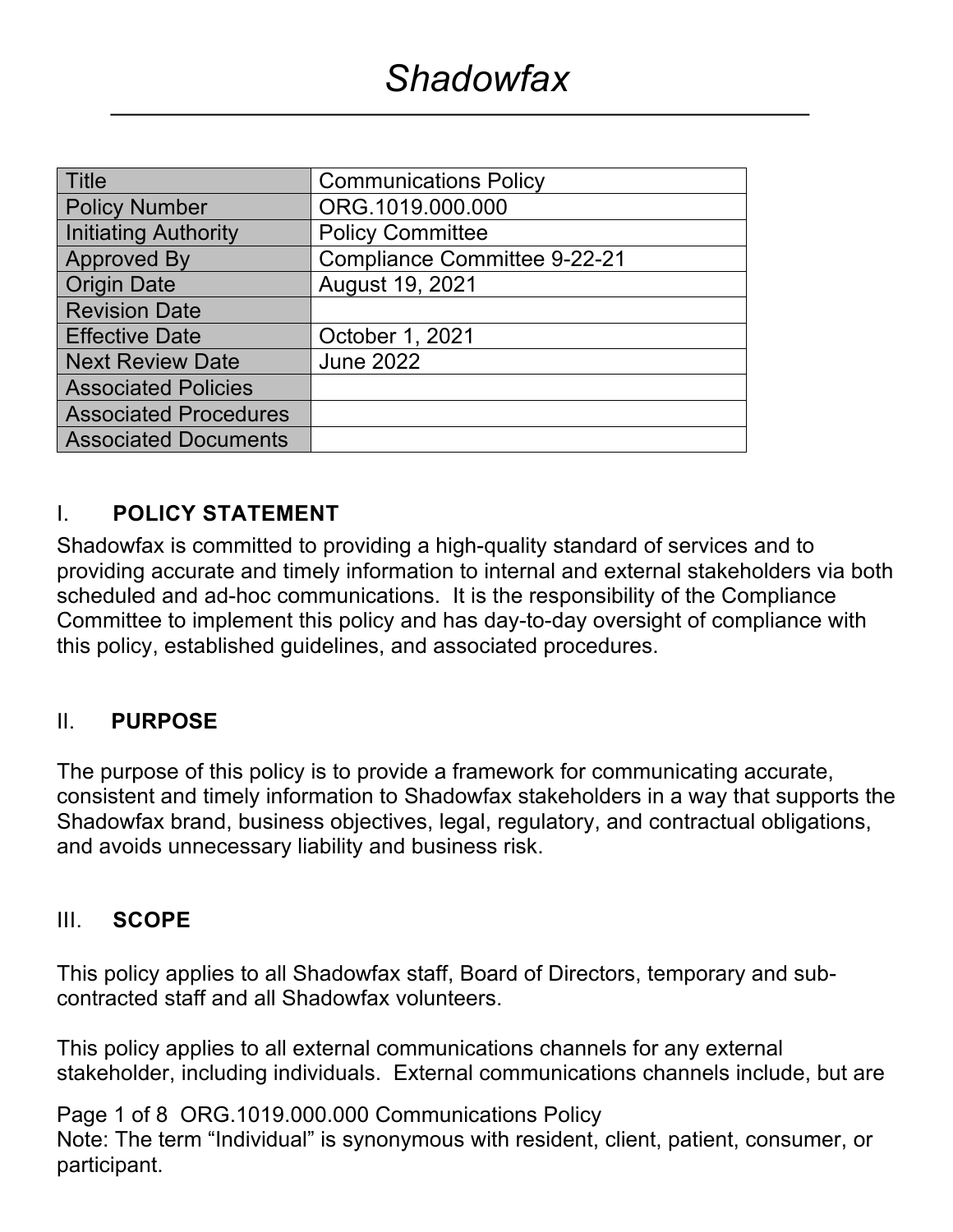### *Shadowfax*

not limited to, company websites, social media, e-mail, mail, print, presentations and other hard-copy formats, the media, i.e., press, television, radio and other news sources.

This policy also applies to internal communications with full-time, part-time, temporary and sub-contracted staff and all volunteers.

This policy does not prevent departments or programs from communicating with their staff, individuals and/or individuals' families in the event of an operations or business emergency which requires immediate communications for health and safety reasons, for example in the event of an emergency evacuation at a Shadowfax locations and residential locations.

#### IV. **GENERAL**

Based on the standards cited in:

- Health Information Portability and Accountability Act (HIPAA)
- 55 Pa. Code § 52, § 6100 and Code § 6400, § 2380, § 2390
- contracts into which Shadowfax has entered
- business communication best practices.
- accreditation bodies

#### **Definitions**

• **Confidential information** – Information in any form related to Shadowfax business and stakeholders (both internal and external) that the organization does not wish to be made public or is non-public for legal or regulatory reasons. Information does not have to be marked as "Confidential" to be confidential.

Page 2 of 8 ORG.1019.000.000 Communications Policy

Note: The term "Individual" is synonymous with resident, client, patient, consumer, or participant.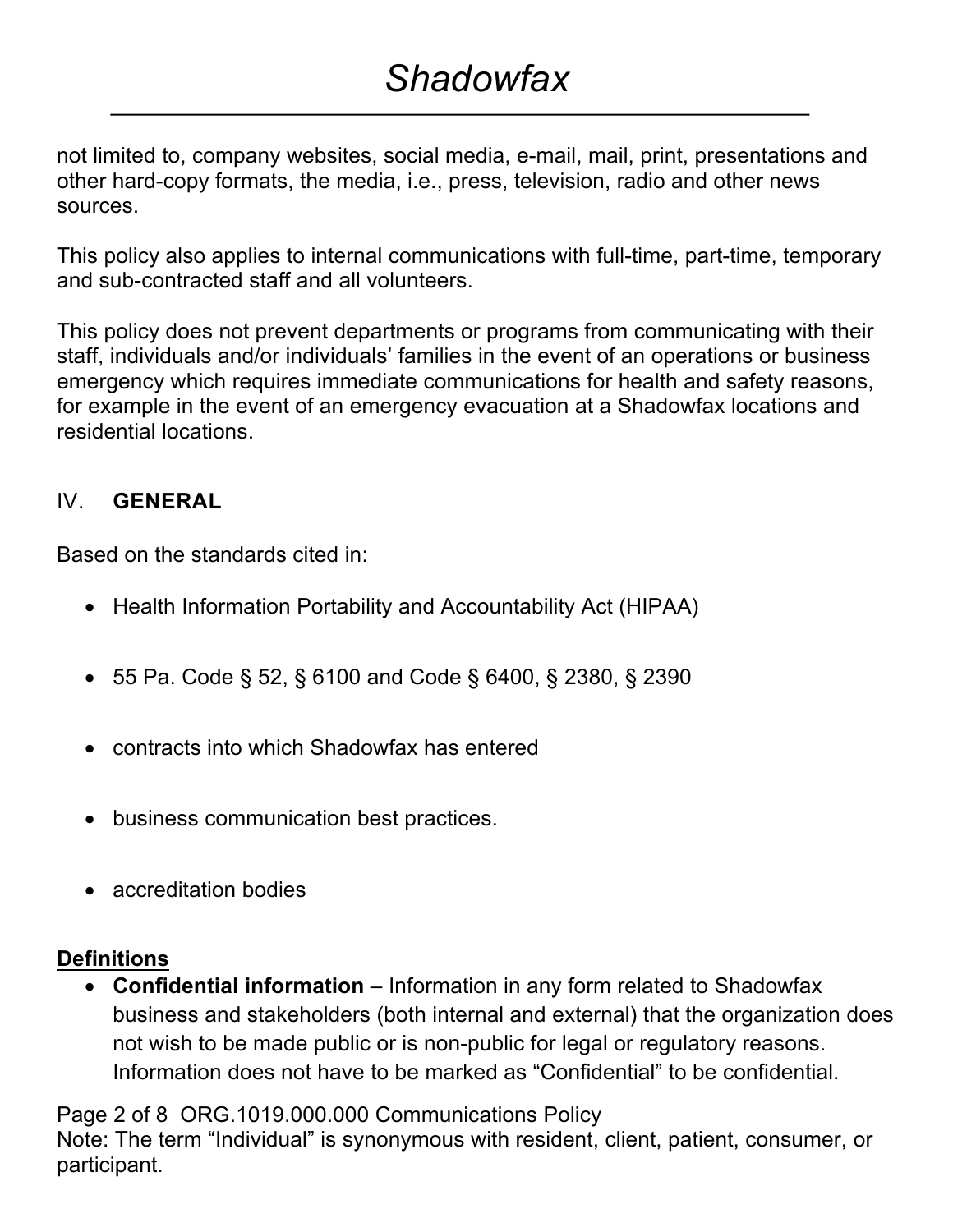- **External Stakeholder** An individual or group outside of Shadowfax who could either influence or be influenced by Shadowfax' work, such individuals, community partners, government agencies, etc.
- **Internal Stakeholder** An individual or group internal to Shadowfax who either could influence or could be influenced by Shadowfax' work, such as staff, third party business associates, volunteers, etc.
- **Media**  Mass communication channels: television, newspapers, radio, the Internet, press, etc.
- **PHI and ePHI** PHI is "Protected Health Information". PHI includes individually identifiable health information held or maintained by Shadowfax or Shadowfax business associates acting on Shadowfax' behalf. ePHI is "Electronic Protected Health Information". ePHI is PHI created, stored, transmitted, or received in any electronic format or media.
- **Operations or Business Crisis aka "Crisis"** A situation, from internal or external sources, that can have a significant disruption or threat to Shadowfax operations.
- **Social media** Online ways to communicate with individual people or groups of people for personal or business reasons. Examples of social media include, but are not limited to, Instant Messenger, Instagram, Facebook, Twitter, LinkedIn, blogs, and Wikis.

### V. **POLICY**

Shadowfax supports an open-door communication policy.

All staff have an obligation to contact their supervisor immediately in the event they obtain knowledge of any potential or actual litigation, external audit, investigation, unplanned licensing agent, and law enforcement or similar proceeding involving the Corporation.

Regardless of the type of communications method, communications will:

Page 3 of 8 ORG.1019.000.000 Communications Policy Note: The term "Individual" is synonymous with resident, client, patient, consumer, or participant.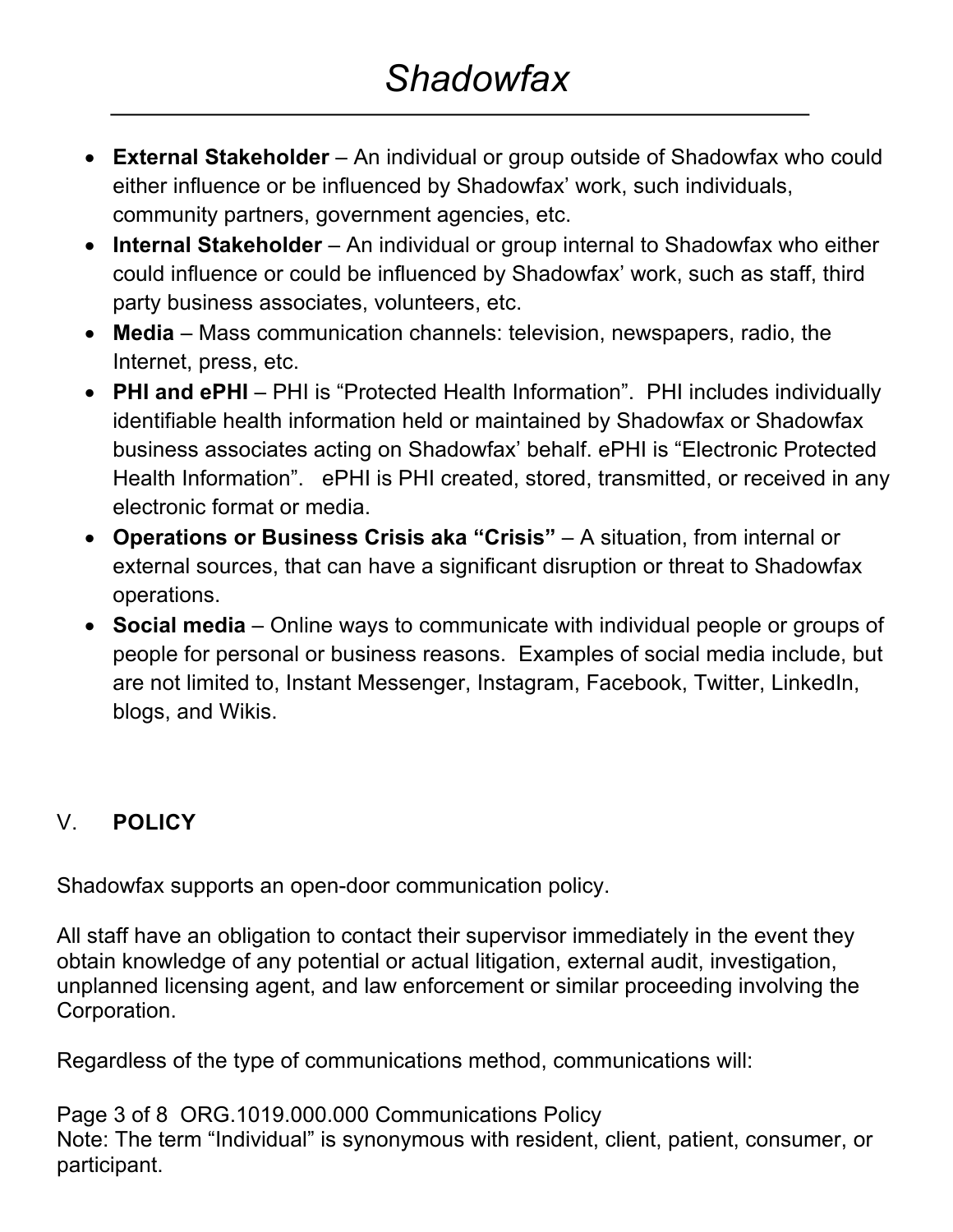- preserve company confidential information
- preserve staff and participant confidentiality
- protect protected health information (PHI) and electronic protected health information (ePHI), according to HIPPA
- follow copyright or trademark laws, and other legal, regulatory and contractual obligations
- not contain information that is intentionally materially inaccurate, false or misleading
- Support the organization brand and mission

It is in the best interests of Shadowfax and the communities it serves to provide accurate and consistent information to both internal and external stakeholders; therefore, the Compliance Committee has responsibility for:

Media Relations

Shadowfax websites and social media

Marketing Materials, company communications, and program communications for external stakeholders in e-mail, print or other hard-copy and electronic formats for external publication

Maintaining Shadowfax branding, logos, style guide and communications templates

Reviewing Shadowfax organizational, department and program internal communications prior to publishing.

Crisis Communications

Public Policy Statements

#### EXTERNAL COMMUNICATIONS

No written or verbal communications on behalf of Shadowfax to external stakeholders (media, volunteer organizations, community groups, public officials, social media, etc.) should be made unless pre-approved by the Shadowfax Compliance Committee.

Page 4 of 8 ORG.1019.000.000 Communications Policy

Note: The term "Individual" is synonymous with resident, client, patient, consumer, or participant.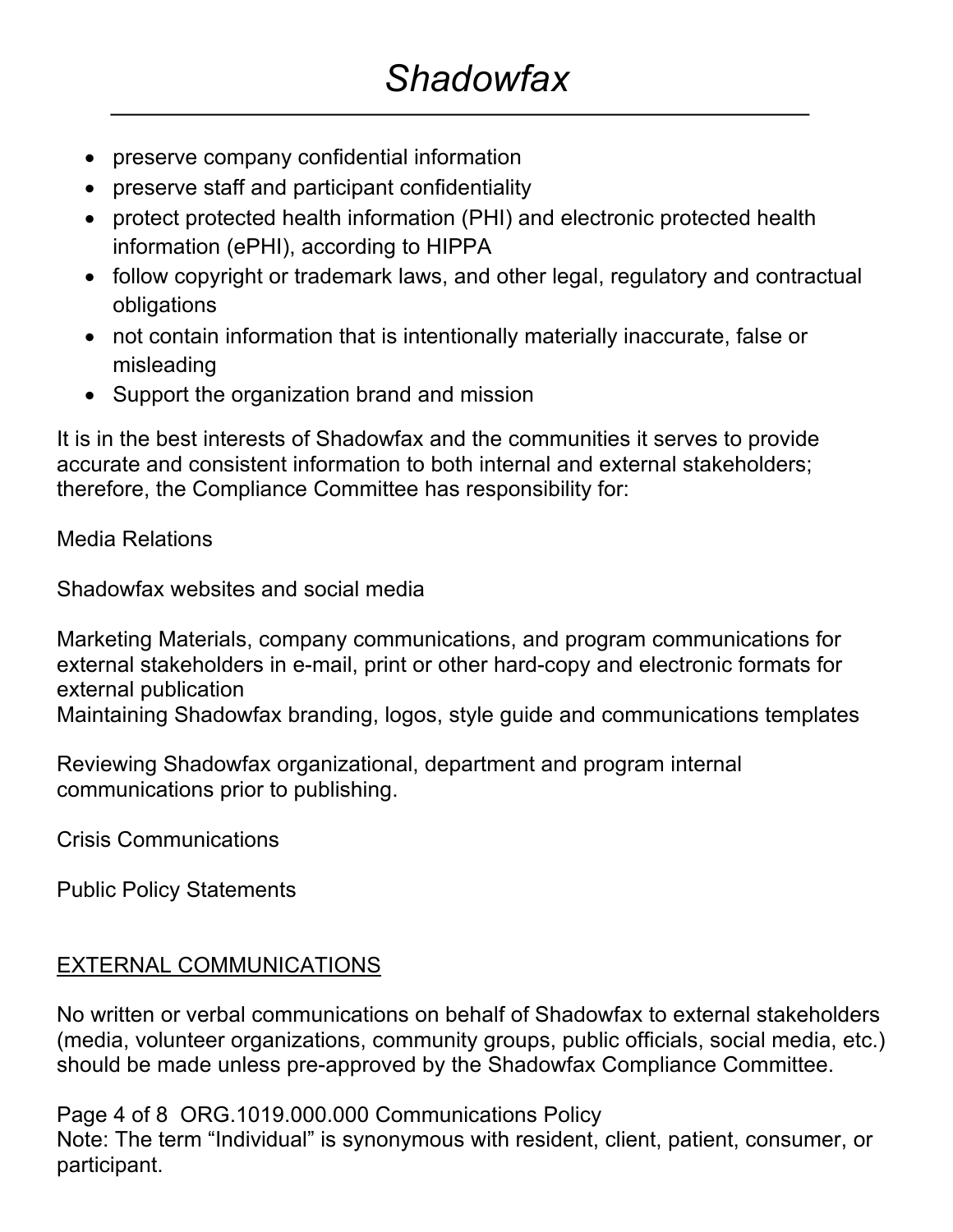This policy item applies to any Board of Directors member, full-time, part-time, temporary and sub-contracted staff and all Shadowfax volunteers. The Shadowfax Compliance Committee will seek, as appropriate, the advice of Shadowfax management, Board of Directors, and/or legal counsel in developing external and internal communications.

Media Relations – The Compliance Committee is the point of contact for external media. Shadowfax will select and train certain members of management to be designated spokespersons for Shadowfax. All Shadowfax external media statements are pre-approved and issued by the Compliance Committee or the designated spokesperson. All media contacts must be forwarded to the Shadowfax Compliance Committee immediately upon receipt.

Websites and Social Media -- Only designated, pre-approved, and trained personnel may update Shadowfax websites and social media. Shadowfax social media contents may not contain personal opinions, inappropriate content, threats, or defamatory statements.

Marketing Materials, Company Communications, and Program Communications for External Stakeholders -- Shadowfax communicates with external stakeholders in many forms, for example in e-mail, print, and electronic formats. The Shadowfax Compliance Committee has responsibility for creating Shadowfax marketing materials and other external communications and providing templates and guidelines for communications that programs may do on their own.

Any communications for individuals should be font size 14 or higher, in a sans serif font.

#### INTERNAL COMMUNICATIONS

Program Communications - Communications in the course of delivering program services – Each program director, manager or their designee is responsible for communications with individuals and their families in the course of delivering program services.

Page 5 of 8 ORG.1019.000.000 Communications Policy Note: The term "Individual" is synonymous with resident, client, patient, consumer, or participant.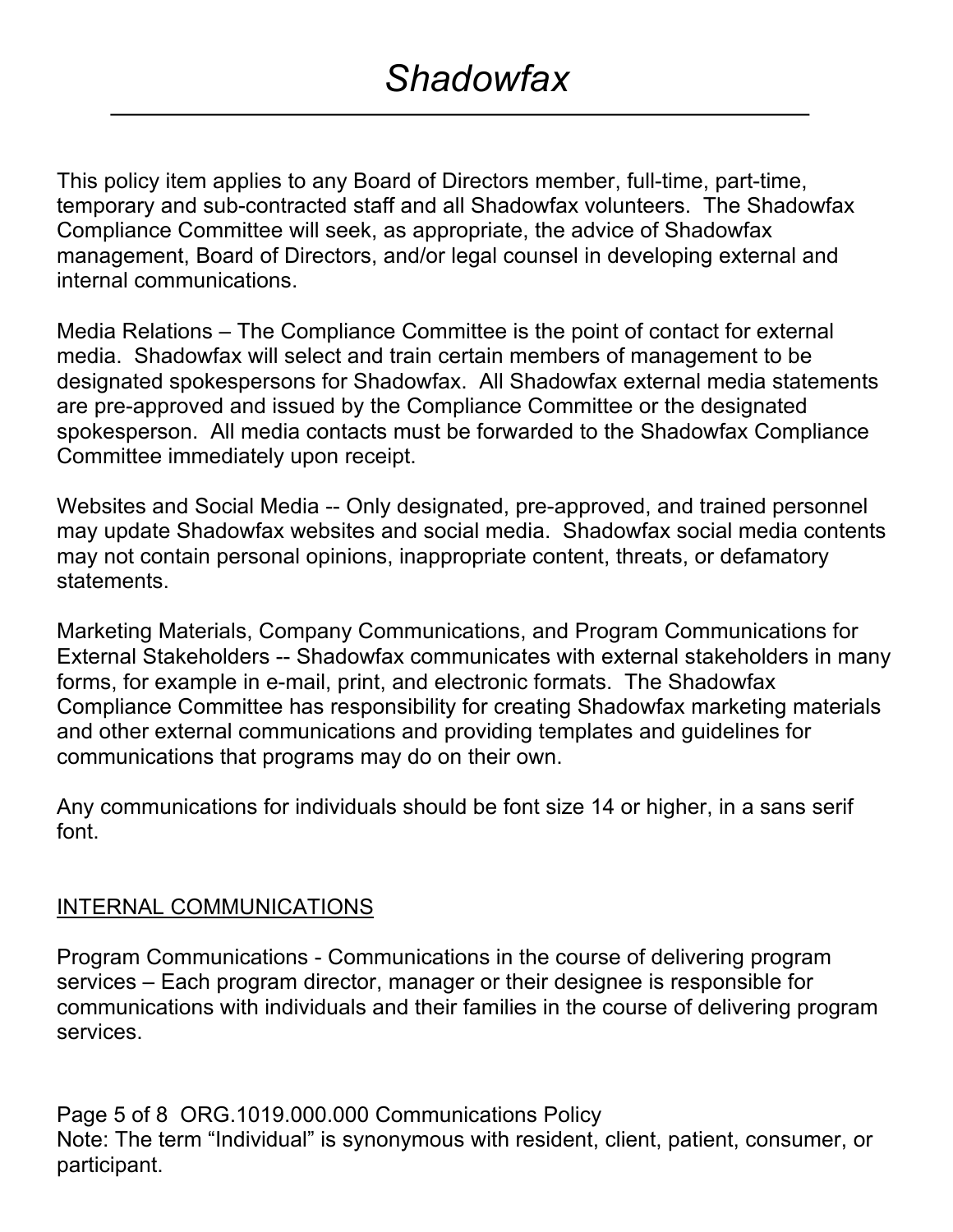# *Shadowfax*

Internal Communication Standards for Organizational, Department and Program - The Shadowfax Compliance Committee has responsibility for creating templates and guidelines for internal communications, including, at a minimum:

- email and voicemail greetings
- standard email signature
- email Shadowfax confidentiality statement
- company intranet sites
- reviewing and approving major internal communications.

Any communications for individuals should be font size 14 or higher, in a sans serif font.

Mandatory Postings for Employers – The Human Resources department is responsible for required postings regarding applicable Federal and state labor laws.

Languages – Shadowfax will comply with regulations governing the languages used to communicate with participants/individuals.

Photography – Individual's photos will not be used without appropriate preauthorization

Style Guide – To protect Shadowfax Intellectual Property and brand and to provide consistency across the organization and its communications channels, all communications will follow the Shadowfax brand and associated templates as directed by the Shadowfax Compliance Committee.

#### EMAIL COMMUNICATIONS

Staff members must have a standard email signature and Shadowfax confidentiality statement at the bottom of emails.

Staff members must use the automatic Out of Office message feature when away from the office for scheduled and/or planned time off.

Every effort should be made to respond to emails within two (2) working days, even if only to acknowledge receipt of the message and that it is being worked on, except for scheduled/planned time off and illness.

Page 6 of 8 ORG.1019.000.000 Communications Policy Note: The term "Individual" is synonymous with resident, client, patient, consumer, or participant.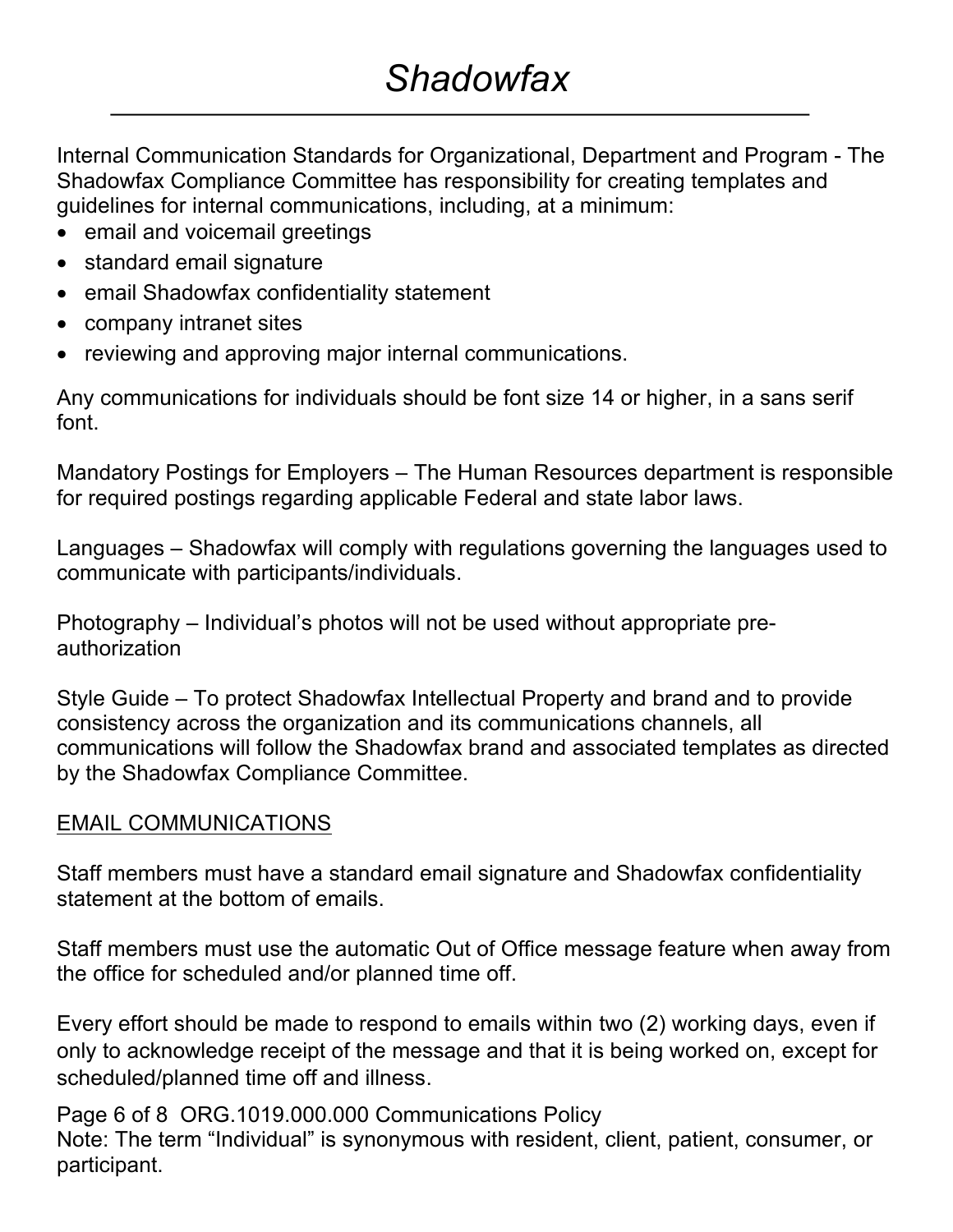Email should not be the primary method of communication in an emergency or timesensitive situation

### CRISIS COMMUNICATIONS

In the event of a major operations or business crisis, it is critical that internal and external communications are developed quickly and consistently, with State/Federal mandates, legal and/or regulatory needs, business needs, operational needs, and stakeholder needs addressed.

Shadowfax's CEO is responsible for declaring a crisis and establishing a Crisis/Emergency Response Team. If the CEO is unable to function in his or her normal business capacity, the Shadowfax Board of Directors is responsible for declaring the crisis and assembling the team. The Shadowfax Compliance Committee shall always be included as members of the Crisis/Emergency Response Team and has responsibility for developing and issuing crisis communications with the appropriate management, Board of Directors, and/or legal approvals.

#### VI. **OVERSIGHT**

Shadowfax's Compliance Committee or their designee(s) (the "Approved By") shall be in charge of the administration of this Policy. The Approved By responsibilities include:

1. Identifying the action steps to come into compliance and directives to maintain compliance and implement the action steps.

- 2. Periodically reviewing this Policy and monitoring compliance to it.
- 3. Training responsible parties on their obligations under the Policy.

Revision History

Page 7 of 8 ORG.1019.000.000 Communications Policy Note: The term "Individual" is synonymous with resident, client, patient, consumer, or participant.